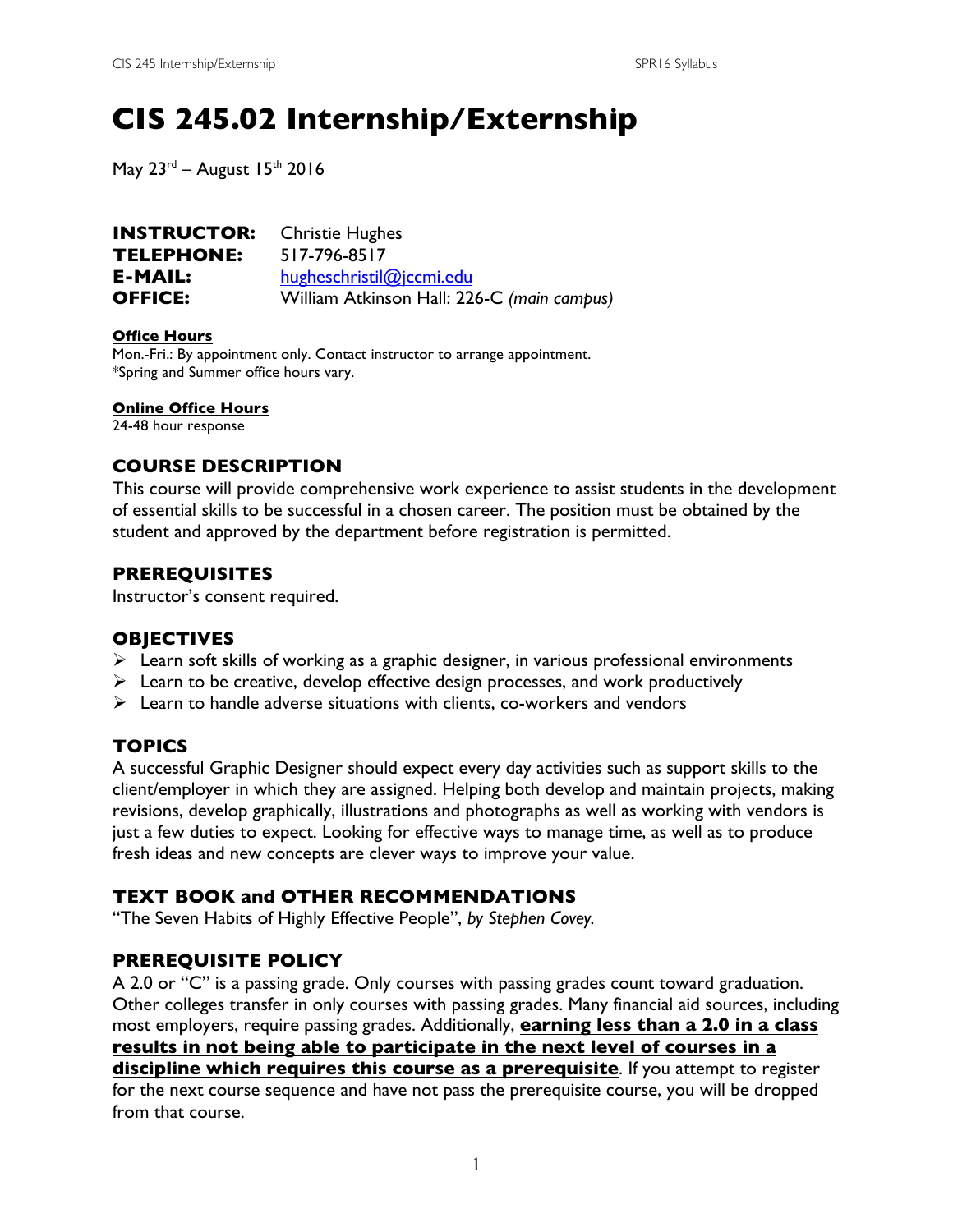### **ASSOCIATE DEGREE OUTCOMES**

The Jackson Community College Board of Trustees has developed a list of essential skills which all of its associate degree graduates will enhance during their college experience. The Board has said:

"JCC's goal is to prepare students to live productive and meaningful lives. Implicit in this goal are efforts to prepare students to: (a) live and work in the twenty-first century, (b) be employed in situations which will require retraining several times during a productive life, and (c) function in a rapidly changing informational society."

ADO7—Proficient: Problem solving by demonstrating creativity. Students will be evaluated based on their employer's grading of their attitude and aptitude and by the weekly reports and reflection paper. (70% of the students will be expected to score 70% or higher on their employer evaluations.)

### **GRADING PROCEDURE**

The grading procedure is based on 60% of the employer's evaluation, 20% book review, and 20% weekly activity reports and intern's reflection paper.

**GRADING SCALE** (based on accumulated points/percentages)**:**

| $64 - 69.5\%$ 1.5 |
|-------------------|
| $58 - 63.5\%$ 1.0 |
| $52 - 57.5\%$ 0.5 |
| below 52% 0.0     |
|                   |
|                   |

### **ATTENDANCE/PARTICIPATION POLICY**

Your participation and attendance are expected for each scheduled day of work. Your success will depend greatly on the time spent completing work assignments, your attitude, and aptitude. Attendance will be reported periodically to the Registrar's Office. Definitions include: "**H**" the student is not doing acceptable work and needs "help" to be successful, "**Q**"—the student has not participated/attended and the instructor believes they have unofficially withdrawn, and "**V**"—the instructor "verifies" that the student is participating/attending and doing acceptable work. **It is ultimately the responsibility of the student to withdraw from the course.** You will be able to verify your attendance reporting via e-services at our JCC homepage. You should also contact your instructor when considering a withdrawal.

### **IMPORTANT DATES TO REMEMBER:**

HQV 1 – 5/31/16 HQV 2 – 6/13/16 7/10/16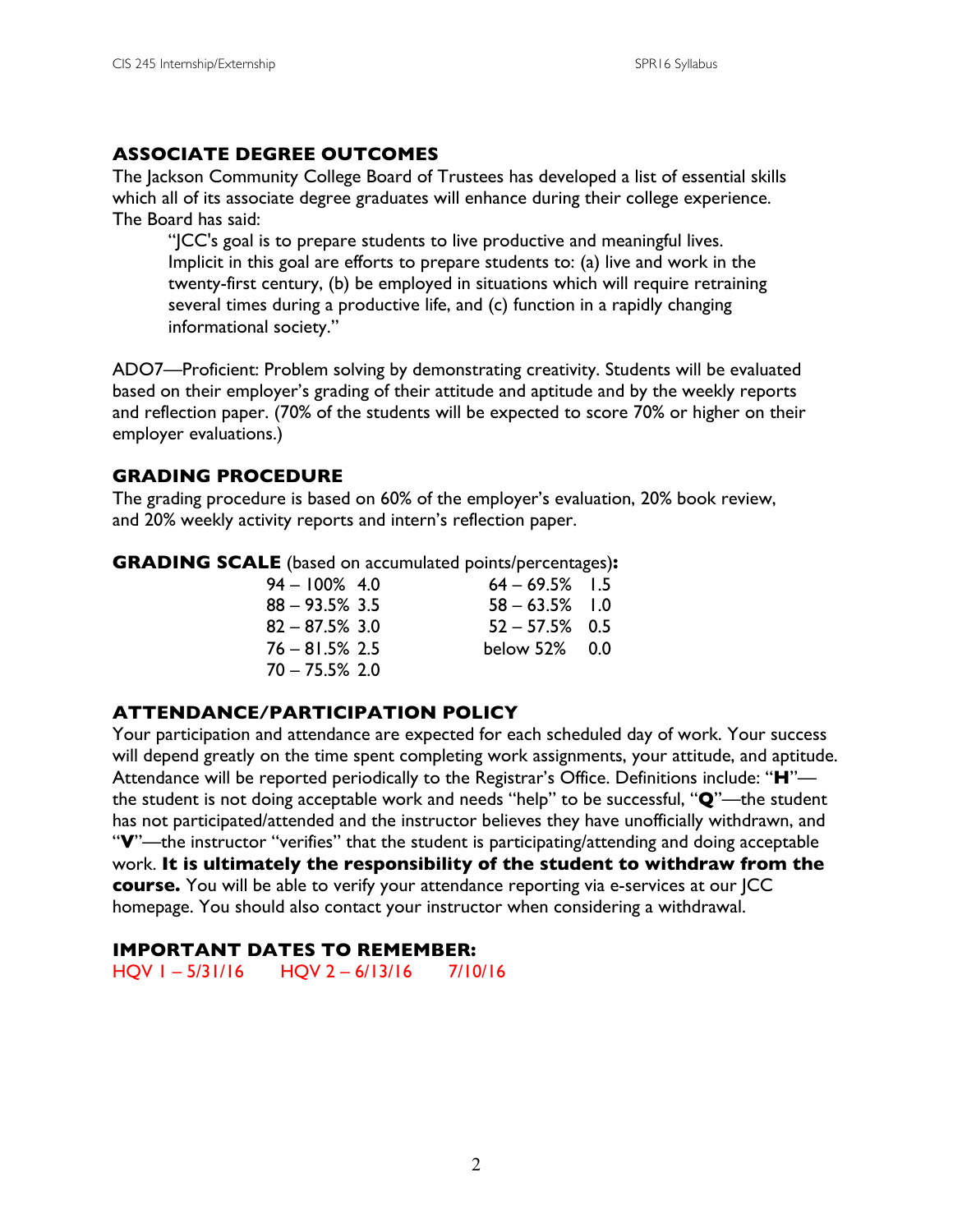### **WITHDRAWAL**

Check your registration form for the **withdrawal date**. Students who stop attending class without completing a withdrawal form and who have not received a "Q" in the attendance reporting period, will receive a grade of 0.0. **It is the student's responsibility to withdraw from a course**. You should initiate a withdrawal at the main campus Registrar's Office or at any JCC center if you cannot complete the course. You should also contact me when considering a withdrawal.

### **INCOMPLETES**

No incomplete grades will be given in this class except under extenuating circumstances and if the student has completed at least 75% of the work and has at least 2.0 in the course. The grade of "I" is not awarded to students who did not attend, or seldom attended, or to those who simply are not pleased with their final grades. Students receiving an "I" submit only the remaining work that had not been completed at the end of the semester. Students do not redo work that had already been graded.

### **EXTRA HELP**

Tutors (plus additional services for academic success) can be accessed by calling 796-8415 or by stopping by the Center for Student Success, Bert Walker Hall Room 123.

Students requiring special assistance (including those affected by the Americans with Disabilities Act) should contact the Center for Student Success. This is the first step in acquiring the appropriate accommodations to facilitate your learning.

### **STUDENT RESPONSIBILITIES**

The student is responsible to complete the material covered each week and submit when it's due. The student is also responsible to initiate a withdrawal from the course if the work cannot be completed and the student does not qualify for an incomplete. Finally, the student is responsible to notify his/her instructor if he/she is going to miss any work.

### **AUDITS**

Students who do not wish to receive a grade from the course may opt for an "audit," which means they will not receive a grade. They may turn in their work and take tests for evaluation. Students who sign up to "audit" and now wish to receive a grade must contact the Registrar's Office at main campus or personnel at the extension centers by **the drop/add date** listed in Academic Calendar within this syllabus.

### **ACADEMIC HONESTY POLICY**

Academic honesty is expected of all students. It is the ethical behavior that includes producing their own work and not representing others' work as their own, either by plagiarism, by cheating, or by helping others to do so. While JCC encourages students to collaborate in study groups, work teams, and with lab partners, each student should take responsibility for accurately representing his/her own contribution.

Plagiarism is the failure to give credit for the use of material from outside sources. Cheating means obtaining answers/material from an outside source without authorization.